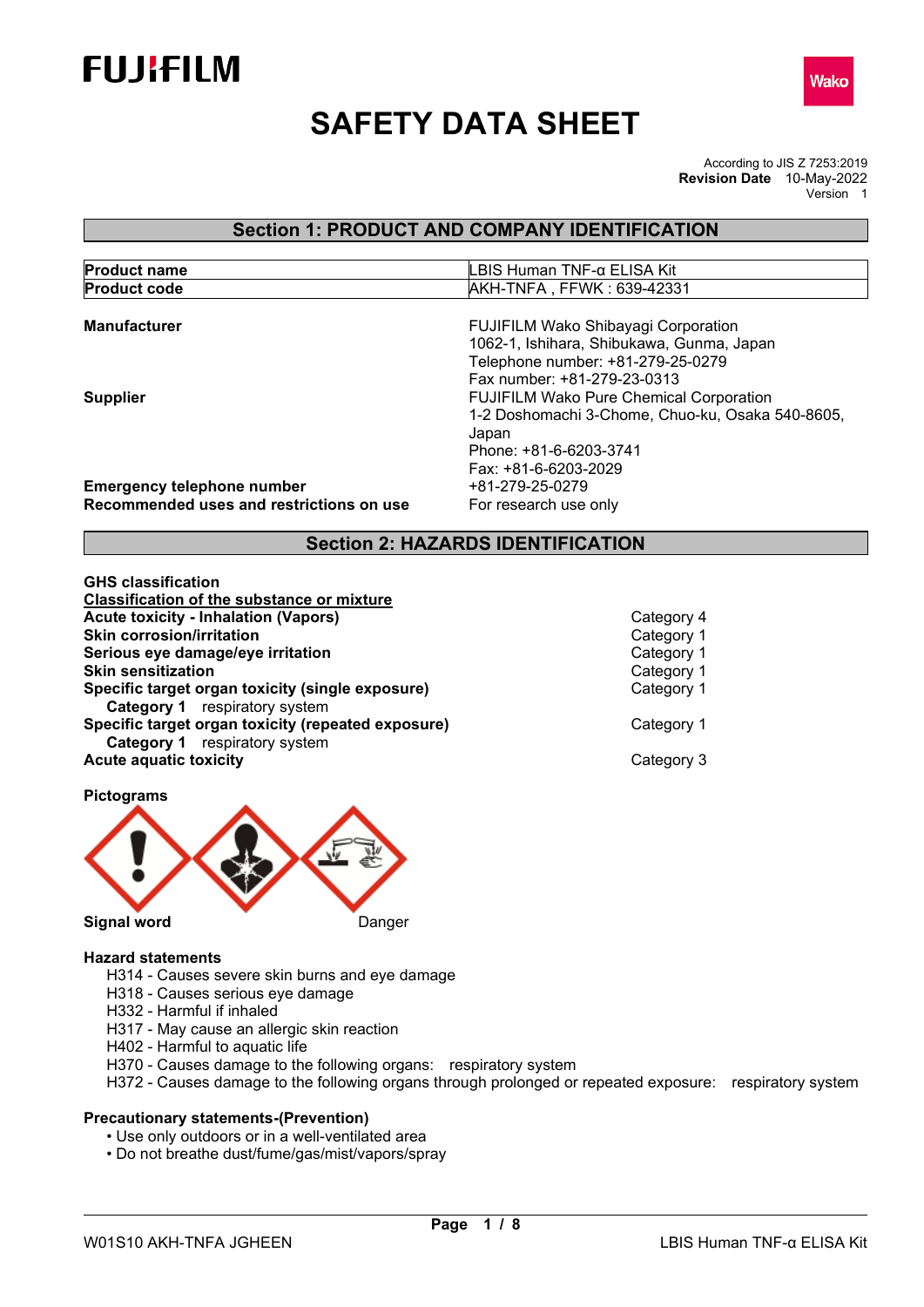- Wash face, hands and any exposed skin thoroughly after handling
- Wear protective gloves/protective clothing/eye protection/face protection
- Contaminated work clothing should not be allowed out of the workplace
- Do not eat, drink or smoke when using this product
- Avoid release to the environment

#### **Precautionary statements-(Response)**

• IF IN EYES: Rinse cautiously with water for several minutes. Remove contact lenses, if present and easy to do. Continue rinsing.

- Immediately call a POISON CENTER or doctor/physician
- IF ON SKIN (or hair): Remove/Take off immediately all contaminated clothing. Rinse skin with water/shower.
- Wash contaminated clothing before reuse
- If skin irritation or rash occurs: Get medical advice/attention
- IF INHALED: Remove victim to fresh air and keep at rest in a position comfortable for breathing.
- Call a POISON CENTER or doctor/physician if you feel unwell
- IF SWALLOWED: Rinse mouth. Do NOT induce vomiting.

#### **Precautionary statements-(Storage)**

• Store locked up

#### **Precautionary statements-(Disposal)**

• Dispose of contents/container to an approved waste disposal plant.

# **Others**

**Other hazards Not available** Not available

# **Section 3: COMPOSITION/INFORMATION ON INGREDIENTS**

#### **Single Substance or Mixture** Kit (Set of mixtures)

| <b>Chemical name</b>        | Weight-% | <b>Molecular</b><br>weight | <b>ENCS</b> | <b>ISHL No.</b> | <b>CAS RN</b> |
|-----------------------------|----------|----------------------------|-------------|-----------------|---------------|
| Anti-TNF-a antibody coated  |          | N/A                        | N/A         | N/A             | N/A           |
| plate                       |          |                            |             |                 |               |
| Standard human TNF-a        |          | N/A                        | N/A         | N/A             | N/A           |
| Buffer solution             |          | N/A                        | N/A         | N/A             | N/A           |
| Biotinylated anti-TNF-a     |          | N/A                        | N/A         | N/A             | N/A           |
| antibody                    |          |                            |             |                 |               |
| HRP-conjugated streptavidin |          | N/A                        | N/A         | N/A             | N/A           |
| Chromogen (TMB): 3,3' ,5,5' |          | N/A                        | N/A         | N/A             | N/A           |
| -Tetramethyl-benzidine      |          |                            |             |                 |               |
| Stop solution               |          | N/A                        | N/A         | N/A             | N/A           |
| Wash stock solution (10X)   |          | N/A                        | N/A         | N/A             | N/A           |

# **Impurities and/or Additives:** Not applicable **Substances Remarks:** Sulfuric Acid 6.9 %,

Poly (oxyethylene) sorbitan monolaurate <1 %, 2-Methyl-2H-isothiazol-3-one <3 %

# **Section 4: FIRST AID MEASURES**

#### **Inhalation**

Remove to fresh air. If symptoms persist, call a physician.

# **Skin contact**

Wash off immediately with soap and plenty of water. If symptoms persist, call a physician.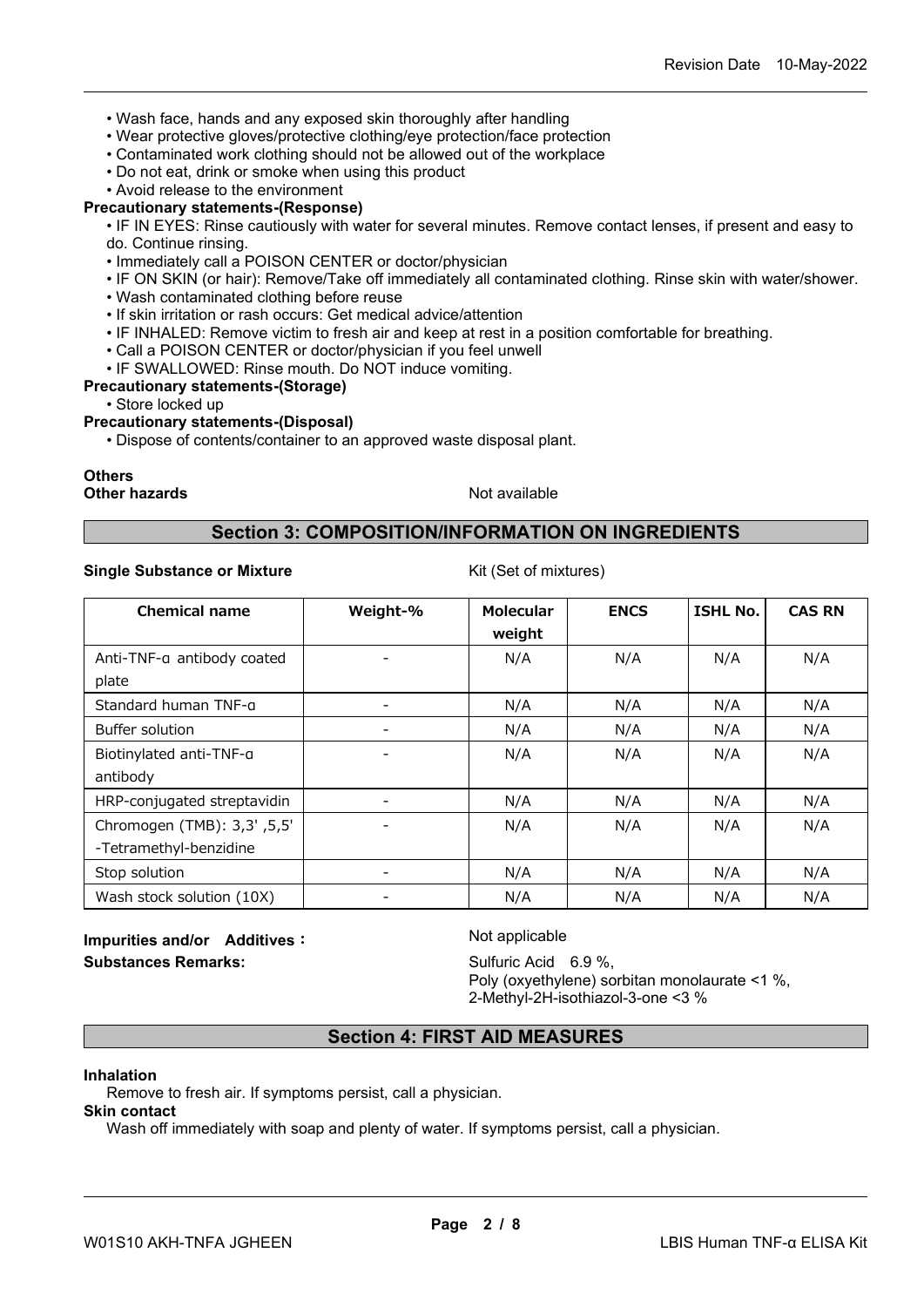#### **Eye contact**

IF IN EYES: Rinse cautiously with water for several minutes. Remove contact lenses, if present and easy to do. Continue rinsing. Immediate medical attention is required.

#### **Ingestion**

Rinse mouth. Never give anything by mouth to an unconscious person. Call a physician or poison control center immediately. Do not induce vomiting without medical advice.

#### **Protection of first-aiders**

Use personal protective equipment as required.

# **Section 5: FIRE FIGHTING MEASURES**

#### **Suitable extinguishing media**

Water spray (fog), Carbon dioxide (CO<sub>2</sub>), Foam, Extinguishing powder, Sand

#### **Unsuitable extinguishing media**

No information available

#### **Specific hazards arising from the chemical product**

Thermal decomposition can lead to release of irritating and toxic gases and vapors.

#### **Special extinguishing method**

No information available

#### **Special protective actions for fire-fighters**

Use personal protective equipment as required. Firefighters should wear self-contained breathing apparatus and full firefighting turnout gear.

### **Section 6: ACCIDENTAL RELEASE MEASURES**

## **Personal precautions, protective equipment and emergency procedures**

For indoor, provide adequate ventilation process until the end of working. Deny unnecessary entry other than the people involved by, for example, using a rope. While working, wear appropriate protective equipments to avoid adhering it on skin, or inhaling the gas. Work from windward, and retract the people downwind.

#### **Environmental precautions**

To be careful not discharged to the environment without being properly handled waste water contaminated. **Methods and materials for contaminant and methods and materials for cleaning up**

Absorb or cover with dry earth, sand or other non-combustible material and transfer to containers.

# **Recovery, neutralization**

No information available

#### **Secondary disaster prevention measures**

Clean contaminated objects and areas thoroughly observing environmental regulations.

# **Section 7: HANDLING AND STORAGE**

#### **Handling**

#### **Technical measures**

Avoid contact with oxidizing and reducing agents. Avoid contact with alkaline substances. Use with local exhaust ventilation.

#### **Precautions**

Do not rough handling containers, such as upsetting, falling, giving a shock, and dragging. Prevent leakage, overflow, and scattering. Not to generate steam and dust in vain. Seal the container after use. After handling, wash hands and face, and then gargle In places other than those specified, should not be smoking or eating and drinking. Should not be brought contaminated protective equipment and gloves to rest stops. Deny unnecessary entry of non-emergency personnel to the handling area.

#### **Safety handling precautions**

Avoid contact with skin, eyes or clothing. Use personal protective equipment as required.

#### **Storage**

**Safe storage conditions**

**Safe packaging material Safe in the Safe packaging material discriming the Safe of Australia** 

**Storage conditions** European Christene Keep container protect from light tightly closed. Store in a cool (2-8 °C) place.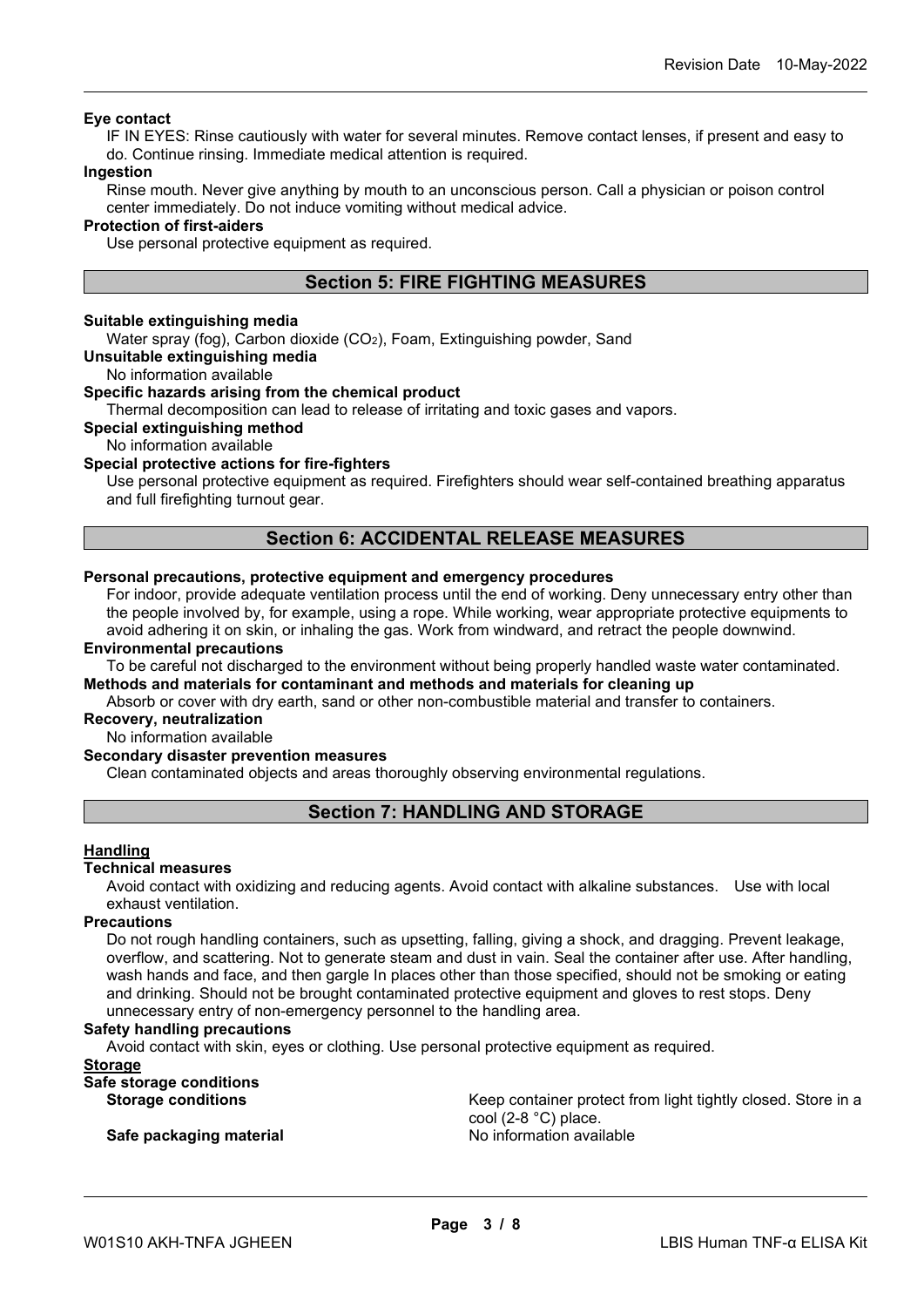**Incompatible substances Strong oxidizing agents, Reducing agent, Alkali** Strong oxidizing agents, Reducing agent, Alkali

# **Section 8: EXPOSURE CONTROLS/PERSONAL PROTECTION**

#### **Engineering controls**

In case of indoor workplace, seal the source or use a local exhaust system. Provide the safety shower facility, and hand- and eye-wash facility. And display their position clearly.

#### **Exposure limits**

| <b>Chemical name</b> | <b>JSOH (Japan)</b> | <b>ISHL (Japan)</b> | ACGIH                     |
|----------------------|---------------------|---------------------|---------------------------|
| Sulfuric Acid        | mg/m <sup>3</sup>   | N/A                 | TWA 0.2 mg/m <sup>3</sup> |
| 7664-93-9            |                     |                     |                           |

#### **Personal protective equipment**

| <b>Respiratory protection</b> |
|-------------------------------|
| <b>Hand protection</b>        |
| Eye protection                |
| Skin and body protection      |
|                               |

**Respiratory protection** Gas mask for acidic gas **Hand protection** Impermeable protective gloves **Eye protection** protective eyeglasses or chemical safety goggles Long-sleeved work clothes

**General hygiene considerations**

Handle in accordance with good industrial hygiene and safety practice.

#### **Section 9: PHYSICAL AND CHEMICAL PROPERTIES**

| Form                                                   |                       |
|--------------------------------------------------------|-----------------------|
| Appearance                                             | Kit (Set of mixtures) |
| Odor                                                   | No data available     |
| <b>Melting point/freezing point</b>                    | No data available     |
| Boiling point, initial boiling point and boiling range | No data available     |
| <b>Flammability</b>                                    | No data available     |
| <b>Evaporation rate:</b>                               | No data available     |
| Flammability (solid, gas):                             | No data available     |
| Upper/lower flammability or explosive limits           |                       |
| Upper:                                                 | No data available     |
| Lower:                                                 | No data available     |
| <b>Flash point</b>                                     | No data available     |
| <b>Auto-ignition temperature:</b>                      | No data available     |
| <b>Decomposition temperature:</b>                      | No data available     |
| рH                                                     | No data available     |
| Viscosity (coefficient of viscosity)                   | No data available     |
| <b>Dynamic viscosity</b>                               | No data available     |
| <b>Solubilities</b>                                    | No data available     |
| n-Octanol/water partition coefficient: (log Pow)       | No data available     |
| Vapor pressure                                         | No data available     |
| <b>Specific Gravity / Relative density</b>             | No data available     |
| <b>Vapor density</b>                                   | No data available     |
| <b>Particle characteristics</b>                        | No data available     |
|                                                        |                       |

# **Section 10: STABILITY AND REACTIVITY**

**Stability Reactivity**<br> **Chemical stability**<br> **Chemical stability**<br> **Chemical stability**<br> **Chemical stability**<br> **Chemical stability Hazardous reactions** None under normal processing **Conditions to avoid**

Stable under recommended storage conditions.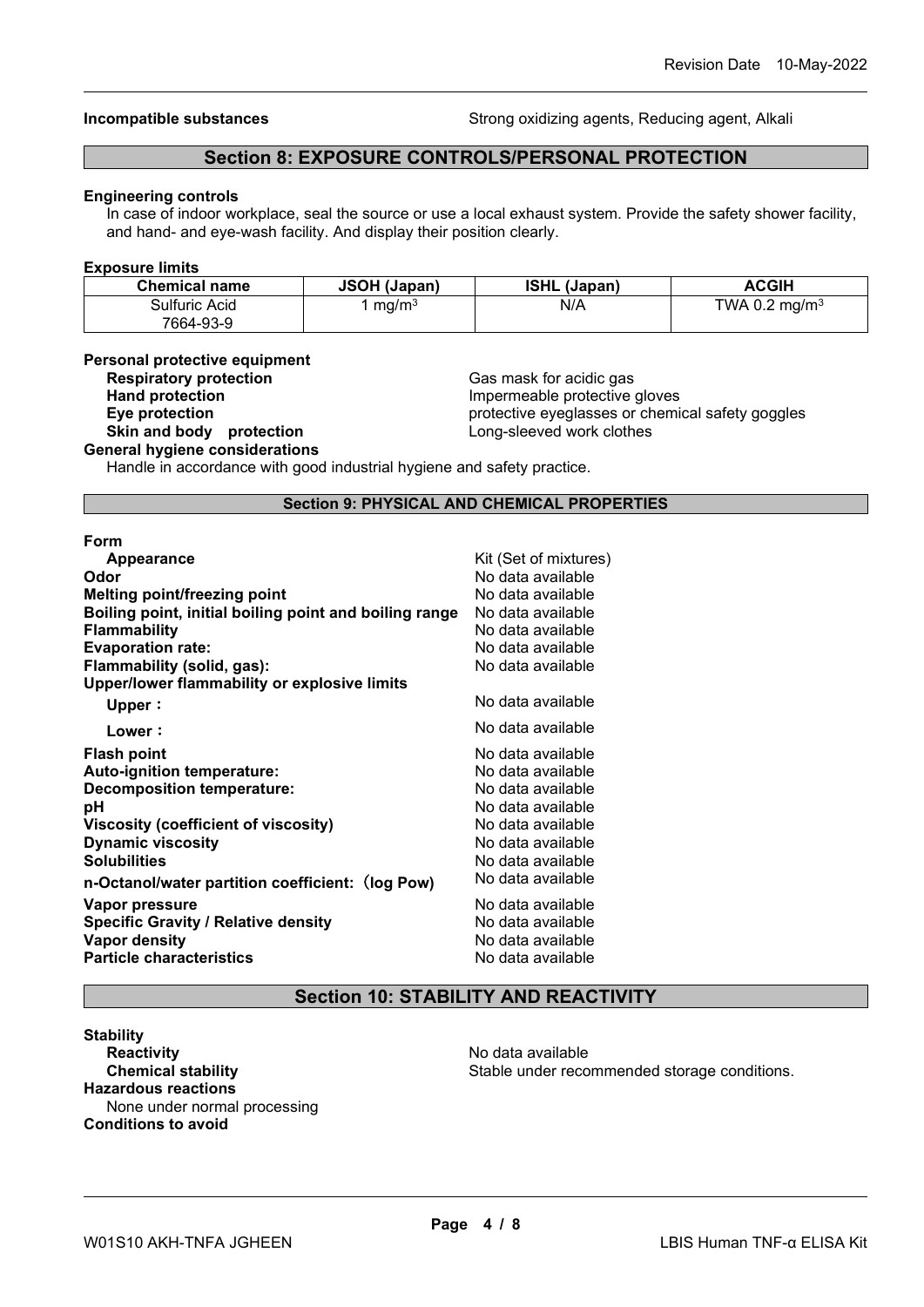Extremes of temperature and direct sunlight **Incompatible materials** Strong oxidizing agents, Reducing agent, Alkali **Hazardous decomposition products**

Carbon monoxide (CO), Carbon dioxide (CO2), Nitrogen oxides (NOx), Sulfur oxides (SOx), Phosphorus oxide

# **Section 11: TOXICOLOGICAL INFORMATION**

#### **Acute toxicity**

| <b>Chemical name</b>         | Oral LD50                               | <b>Dermal LD50</b> | <b>Inhalation LC50</b>        |
|------------------------------|-----------------------------------------|--------------------|-------------------------------|
| Sulfuric Acid                | 2140 mg/kg (Rat)                        | N/A                | 347 ppm (Rat) 4 h             |
| 2-Methyl-2H-isothiazol-3-one | 200 mg/kg (Rabbit)<br>120 mg/kg $(Rat)$ |                    | $0.11 \text{ mg/L}$ (Rat) 4 h |
| Poly (oxyethylene) sorbitan  | 37000 mg/kg (Rat)                       | N/A                | N/A                           |
| monolaurate                  | 36700 µL/kg (Rat)                       |                    |                               |

| <b>Chemical name</b> | <b>Acute toxicity -oral-</b><br>source information | <b>Acute toxicity -dermal-</b><br>source information | <b>Acute toxicity -</b><br>inhalation gas- source<br>information |
|----------------------|----------------------------------------------------|------------------------------------------------------|------------------------------------------------------------------|
| Sulfuric Acid        | Based on the NITE GHS                              | Based on the NITE GHS                                | Based on the NITE GHS                                            |
|                      | classification results.                            | classification results.                              | classification results.                                          |

| <b>Chemical name</b> | vapor-source            | Acute toxicity -inhalation Acute toxicity -inhalation | <b>Acute toxicity -</b> |
|----------------------|-------------------------|-------------------------------------------------------|-------------------------|
|                      | information             | dust- source information   inhalation mist- source    | information             |
| Sulfuric Acid        | Based on the NITE GHS   | Based on the NITE GHS                                 | Based on the NITE GHS   |
|                      | classification results. | classification results.                               | classification results. |

#### **Skin irritation/corrosion**

| <b>Chemical name</b>                  | Skin corrosion/irritation source information         |  |
|---------------------------------------|------------------------------------------------------|--|
| Sulfuric Acid                         | Based on the NITE GHS classification results.        |  |
| Serious eye damage/ irritation        |                                                      |  |
| <b>Chemical name</b>                  | Serious eye damage/irritation source information     |  |
| <b>Sulfuric Acid</b>                  | Based on the NITE GHS classification results.        |  |
| Respiratory or skin sensitization     |                                                      |  |
| <b>Chemical name</b>                  | Respiratory or Skin sensitization source information |  |
| Sulfuric Acid                         | Based on the NITE GHS classification results.        |  |
| <b>Reproductive cell mutagenicity</b> |                                                      |  |
| <b>Chemical name</b>                  | germ cell mutagencity source information             |  |
| Sulfuric Acid                         | Based on the NITE GHS classification results.        |  |
| Carcinogenicity                       |                                                      |  |
| <b>Chemical name</b>                  | <b>Carcinogenicity source information</b>            |  |
| Sulfuric Acid                         | Based on the NITE GHS classification results.        |  |

| <b>Chemical name</b>          | <b>NTP</b>                                                        | <b>IARC</b> |                                               | <b>ACGIH</b>                                  | <b>JSOH (Japan)</b> |
|-------------------------------|-------------------------------------------------------------------|-------------|-----------------------------------------------|-----------------------------------------------|---------------------|
| Sulfuric Acid                 |                                                                   |             | Group 1                                       | A2                                            |                     |
| 7664-93-9                     |                                                                   |             |                                               |                                               |                     |
| <b>Reproductive toxicity</b>  |                                                                   |             |                                               |                                               |                     |
|                               | <b>Chemical name</b>                                              |             |                                               | Reproductive toxicity source information      |                     |
|                               | Sulfuric Acid                                                     |             | Based on the NITE GHS classification results. |                                               |                     |
| <b>STOT-single exposure</b>   |                                                                   |             |                                               |                                               |                     |
|                               | STOT -single exposure- source information<br><b>Chemical name</b> |             |                                               |                                               |                     |
|                               | Based on the NITE GHS classification results.<br>Sulfuric Acid    |             |                                               |                                               |                     |
| <b>STOT-repeated exposure</b> |                                                                   |             |                                               |                                               |                     |
| <b>Chemical name</b>          |                                                                   |             | STOT -repeated exposure- source information   |                                               |                     |
|                               | Sulfuric Acid                                                     |             |                                               | Based on the NITE GHS classification results. |                     |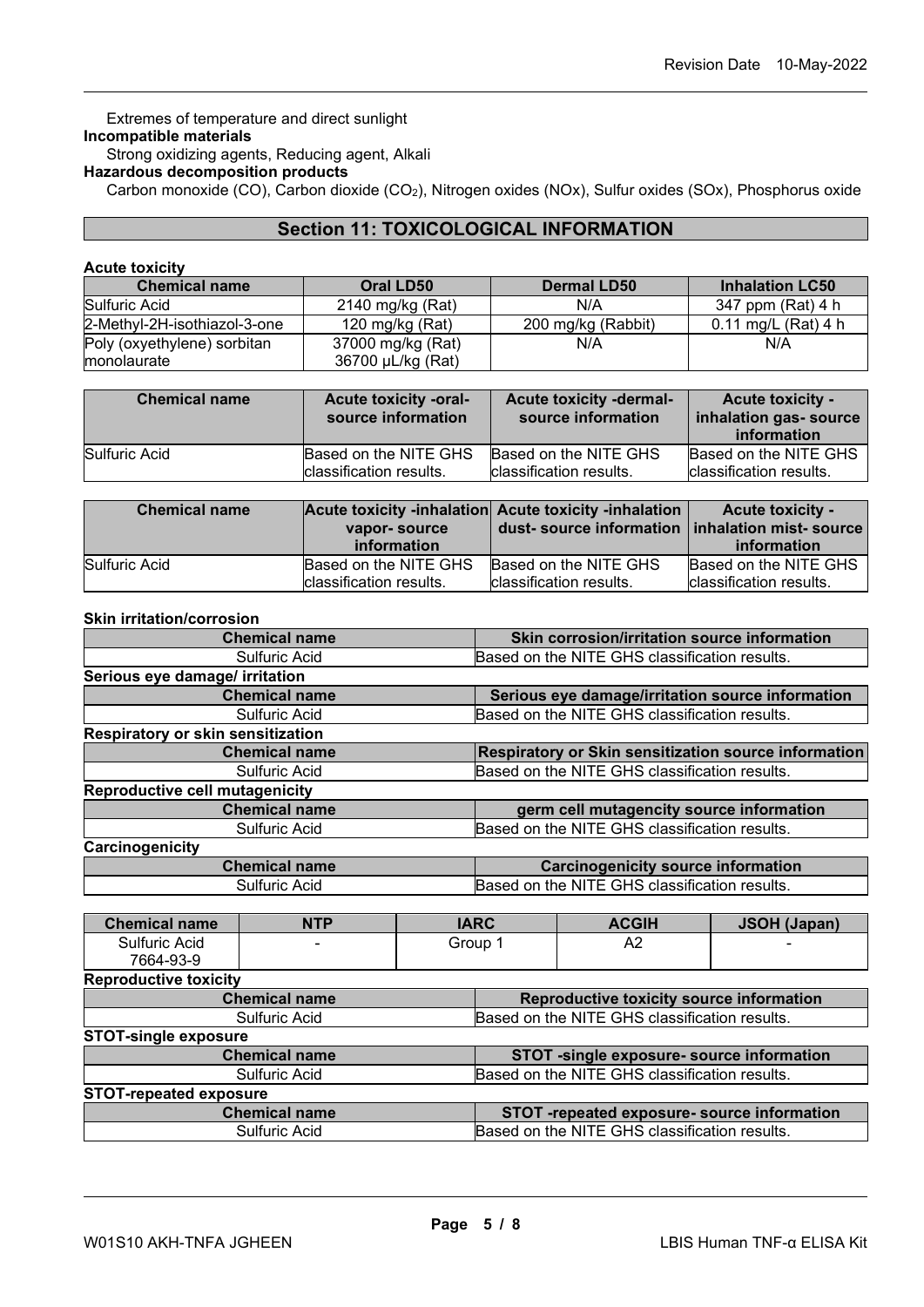**Aspiration hazard**

| <b>Chemical name</b> | <b>Aspiration Hazard source information</b>   |
|----------------------|-----------------------------------------------|
| Sulfuric Acid        | Based on the NITE GHS classification results. |

# **Section 12: ECOLOGICAL INFORMATION**

#### **Ecotoxicity**

| <b>Chemical name</b>         | Algae/aquatic plants | Fish                        | <b>Crustacea</b>      |
|------------------------------|----------------------|-----------------------------|-----------------------|
| Sulfuric Acid                | N/A                  | LC50:Lepomis                | LC50:Daphnia magna    |
|                              |                      | Macrochirus 16-28 mg/L 96 h | 29 ma/L 24 h          |
| 2-Methyl-2H-isothiazol-3-one | N/A                  | LC50: Oncorhynchus          | EC50 : Daphinia magna |
|                              |                      | mykiss 0.07 mg/L 96 h       | $0.18$ mg/L 48 h      |

#### **Other data**

| <b>Chemical name</b> | aquatic environment source           | Short-term (acute) hazardous to the   Long-term (chronic) hazardous to the<br>aquatic environment source |  |
|----------------------|--------------------------------------|----------------------------------------------------------------------------------------------------------|--|
|                      | information                          | information                                                                                              |  |
| Sulfuric Acid        | Based on the NITE GHS classification | Based on the NITE GHS classification                                                                     |  |
|                      | results.                             | results.                                                                                                 |  |

**Persistence and degradability**<br> **Bioaccumulative potential**<br>
No information available<br>
No information available **Bioaccumulative potential<br>Mobility in soil Hazard to the ozone layer** 

No information available<br>No information available

# **Section 13: DISPOSAL CONSIDERATIONS**

#### **Waste from residues**

Disposal should be in accordance with applicable regional, national and local laws and regulations. **Contaminated container and contaminated packaging**

Disposal should be in accordance with applicable regional, national and local laws and regulations.

#### **Section 14: TRANSPORT INFORMATION**

| <b>ADR/RID</b>                   |                                                                     |
|----------------------------------|---------------------------------------------------------------------|
| UN number                        | UN3264                                                              |
| Proper shipping name:            | Corrosive liquid, acidic, inorganic, n.o.s. (Diluted Sulfuric Acid) |
| UN classification                | 8                                                                   |
| <b>Subsidiary hazard class</b>   |                                                                     |
| Packing group                    | Ш                                                                   |
| <b>Marine pollutant</b>          | Not applicable                                                      |
| <b>IMDG</b>                      |                                                                     |
| UN number                        | UN3264                                                              |
| Proper shipping name:            | Corrosive liquid, acidic, inorganic, n.o.s. (Diluted Sulfuric Acid) |
| UN classification                | 8                                                                   |
| <b>Subsidiary hazard class</b>   |                                                                     |
| Packing group                    | Ш                                                                   |
| <b>Marine pollutant (Sea)</b>    | Not applicable                                                      |
| Transport in bulk according to   | No information available                                            |
| Annex II of MARPOL 73/78 and the |                                                                     |
| <b>IBC Code</b>                  |                                                                     |
| <b>IATA</b>                      |                                                                     |
| UN number                        | UN3264                                                              |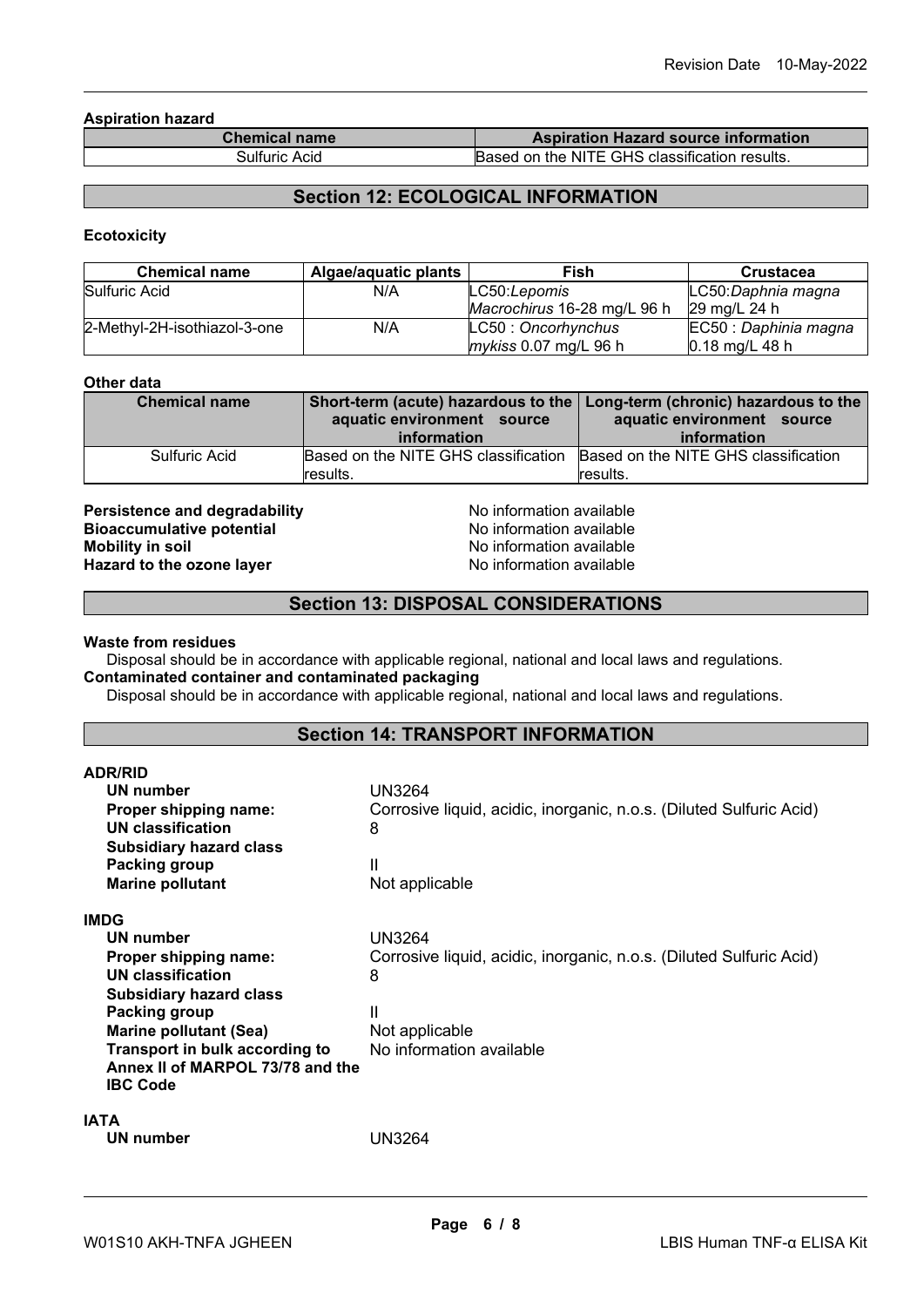| Proper shipping name:<br><b>UN classification</b><br><b>Subsidiary hazard class</b><br><b>Packing group</b><br><b>Environmentally Hazardous</b><br><b>Substance</b>       | 8<br>$\mathbf{II}$<br>Not applicable | Corrosive liquid, acidic, inorganic, n.o.s. (Diluted Sulfuric Acid)                                                                                                                                                                                                                                                                                                  |
|---------------------------------------------------------------------------------------------------------------------------------------------------------------------------|--------------------------------------|----------------------------------------------------------------------------------------------------------------------------------------------------------------------------------------------------------------------------------------------------------------------------------------------------------------------------------------------------------------------|
|                                                                                                                                                                           |                                      | <b>Section 15: REGULATORY INFORMATION</b>                                                                                                                                                                                                                                                                                                                            |
| <b>International Inventories</b><br><b>EINECS/ELINCS</b><br><b>TSCA</b>                                                                                                   |                                      |                                                                                                                                                                                                                                                                                                                                                                      |
| Japanese regulations<br><b>Fire Service Act</b><br><b>Poisonous and Deleterious Substances Control</b><br>Law                                                             |                                      | Not applicable<br>Not applicable                                                                                                                                                                                                                                                                                                                                     |
| <b>Industrial Safety and Health Act</b>                                                                                                                                   |                                      | Harmful Substances Whose Names Are to be Indicated<br>on the Label (Law Art.57, Para.1, Enforcement Order<br>Art.18)<br>Notifiable Substances (Law Art.57-2, Enforcement Order<br>Art.18-2 Attached Table No.9) No.613<br>Group 3 Specified Chemical Substance, (Ordinance on<br>Prevention of Hazards Due to Specified Chemical<br>Substances Art.2 Para.1, Item 6) |
| <b>Act on the Evaluation of Chemical Substances</b><br>and Regulation of Their Manufacture, etc<br>Regulations for the carriage and storage of<br>dangerous goods in ship |                                      | Priority Assessment Chemical Substances (Law Article 2,<br>Para.5)<br>Corrosive Substances (Ordinance Art.3, Ministry of<br>Transportation Ordinance Regarding Transport by Ship<br>and Storage, Attached Table 1)                                                                                                                                                   |
| <b>Civil Aeronautics Law</b>                                                                                                                                              |                                      | Corrosive Substances (Ordinance Art.194, MITL<br>Notification for Air Transportation of Explosives etc.,<br>Attached Table 1)                                                                                                                                                                                                                                        |
| <b>Marine Pollution Prevention Law</b>                                                                                                                                    |                                      | Enforcement ordinance Appendix No. 1 Noxious liquid<br>substance Category Y                                                                                                                                                                                                                                                                                          |
| <b>Pollutant Release and Transfer Register Law</b><br><b>Water Pollution Control Act</b>                                                                                  |                                      | Not applicable<br>Specified substances(Law Art.2 Para.4, Enforcement<br>Order Art.3-3)                                                                                                                                                                                                                                                                               |
| <b>Air Pollution Control Law</b>                                                                                                                                          |                                      | <b>Specified Substances</b>                                                                                                                                                                                                                                                                                                                                          |

# **Industrial Safety and Health Law**

| <b>Law Name</b>                                                                                                 | <b>Chemical Name in</b><br><b>Regulation</b> | <b>Ordinance Number</b> | Weight % |
|-----------------------------------------------------------------------------------------------------------------|----------------------------------------------|-------------------------|----------|
| Notifiable Substances (Law<br>Art.57-2, Enforcement Order<br>Art.18-2 Attached Table No.9,<br>and Law Art.56-1) | Sulfuric acid                                | 613                     | 6.9      |

# **Section 16: OTHER INFORMATION**

| Key literature references and sources for data etc. NITE: National Institute of Technology and Evaluation |
|-----------------------------------------------------------------------------------------------------------|
| (JAPAN) http://www.safe.nite.go.jp/japan/db.html                                                          |
| IATA dangerous Goods Regulations                                                                          |
| RTECS: Registry of Toxic Effects of Chemical                                                              |
| <b>Substances</b>                                                                                         |
| Japan Industrial Safety and Health Association GHS                                                        |
| Model SDS                                                                                                 |
| Dictionary of Synthetic Organic Chemistry, SSOCJ,                                                         |
|                                                                                                           |